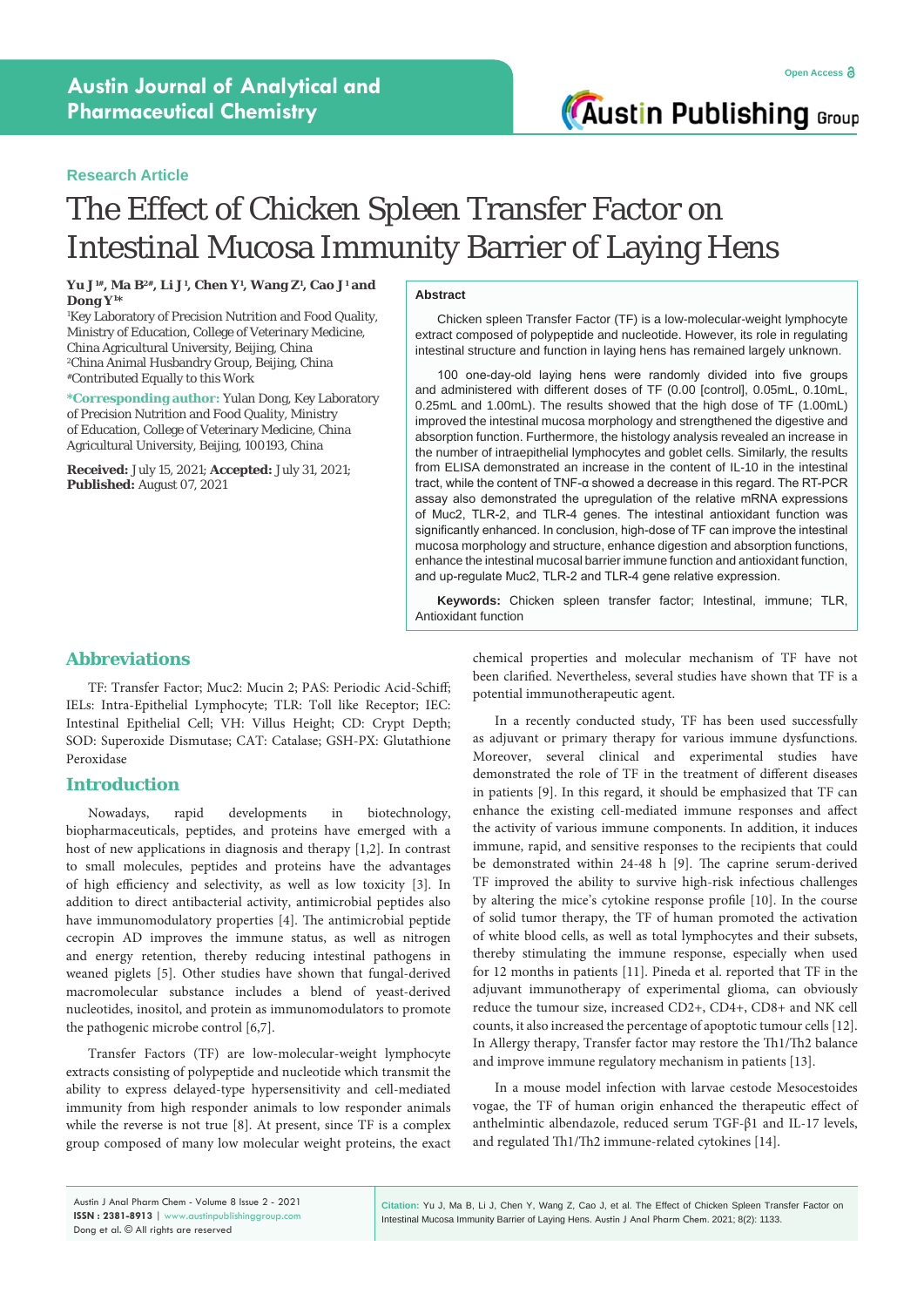Although the abovementioned results strongly indicate an association between TF and immunotherapy, the effect of TF on intestinal mucosal immunity remains to be explored. Therefore, the present study aimed to explore the effect of TF on intestinal mucosal immunity and related signaling pathways. Moreover, it was attempted to provide a scientific theoretical basis for its application in poultry breeding and treatment.

# **Materials and Methods**

#### **TF**

Chicken spleen transfer factor was prepared by Jian Mu Biopharmaceutical Co., Ltd., in which effective concentration was 1 mg/mL, nucleic acids are 300μg/mL, and the purity is 95%.

#### **Ethics approval and consent to participate**

The study protocol and all animal procedures were approved by the China Agricultural University Institutional Animal Care and Use Committee (AW11050202-2).

#### **Animals and experimental design**

A total of 100 laying hens (one-day-old) were raised under the standard conditions. Water and feed were provided ad libitum. The illumination time was 19h at 5 days of age and then decreased by 2h every day until it reached 8h. The ambient temperature was kept at approximately 28-30 ºC during 4-7 days, which was then reduced by 2ºC every week until it reached 18-20 ºC. The animals were randomly divided into a control group and experimental groups (20 laying hens per group) treated with different doses of TF 0.05mL, 0.10mL, 0.25mL, and 1.00mL *via* oral administration from the 5<sup>th</sup> day to the 12<sup>th</sup> day. Immediately, the tissues were harvested on the  $12<sup>th</sup>$  day (n=10) or continued to raise a week without TF. Subsequently, the tissues were harvested on the  $19<sup>th</sup>$  day (n=10). The experimental animals were weighed and euthanized under anesthesia using 10% chloral hydrate. Following that, the samples of the duodenum, jejunum, ileum, and rectal tissues were collected and divided into two parts. One part of the intestinal tissue was fixed in 4% paraformaldehyde for histologic observation, and the other part was quickly frozen in liquid nitrogen for protein or RNA extraction. Furthermore, the whole lymphoid organs (splenic, thymus, and bursa) were harvested and weighed to record the organ index (Organ index = organ weight  $(g)/body$  weight  $(g) \times 100\%$ ).

#### **Intestinal histological analysis**

Small intestines samples (n=6) were immediately fixed in 4% paraformaldehyde in 0.1M phosphate-buffered saline for 48h and embedded in paraffin for sectioning (5μm, cross-section), then stained with haematoxylin and eosin (H&E) and periodic acid-Schiff (PAS). For H&E staining, at least 10 tissue sections were cut from each sample and photographed at 400×magnifications using a BX51 microscope (Olympus, Tokyo, Japan). Five longest villi in each tissue section and a total of 300 longest villi were analysed in each treatment group. Subsequently, Image-Pro Plus 6.0 (Media Cybernetics, USA) software was used to measure the Villus Height (VH), Crypt Depth (CD) and the V/C ratio. The VH and CD were measured from the opening of the intestinal gland to the top of the villus and muscularis mucosa, respectively. The number of intraepithelial lymphocyte per 100 enterocytes was calculated by Image-Pro Plus 6.0 software. For the analysis of PAS-staining, at least 30 random fields in 6 sections

were photographed for each sample, and a total of 180 fields were analysed per treatment group. The number of goblet cells per 100 enterocytes was calculated.

#### **Enzyme-linked immunosorbent assay**

Prior to Enzyme-Linked Immunosorbent Assay (ELISA) analysis, the total protein concentrations of the intestinal tissue lysates were determined using a Bicinchoninic Acid (BCA) assay kit (CW0014, Beijing Co Win Biotech Co., Ltd., Beijing, China). The detection range for this assay was from 20 to 2000 μg/mL. The IL-10 and TNF-α levels in the intestinal tissues were measured using a biotin labeling double-antibody sandwich ELISA (LBTR-EL-1648, LBTR-EL-1643, Beijing Limbo Terry Technology Development co., Ltd., Beijing, China). Detection ranges for IL-10 and TNF-α were 5pg/mL~1500pg/ mL and 5ng/L~1000ngL, respectively. Six samples were used in each group, with each sample tested in triplicate. All tests were performed according to the manufacturer's instructions. Results were quantified by measuring Optical Density (OD) at 450nm wavelength. The intraand inter-assay variations were <10% and <12%, respectively.

#### **Total RNA extraction, reverse transcription, and quantitative real-time PCR**

Total RNA was extracted from duodenum, jejunum, ileum, and rectal sections of each treatment (n=6) using a Trizol Reagent (CW0580A, Beijing Co Win Biotech Co., Ltd., Beijing, China) following the manufacturer's protocol. The mRNA was then reverse transcribed to cDNA using a GoScript™ Reverse Transcription System (A5000, Promega, USA). The cDNA was used as a template for quantitative real-time PCR analysis, and the sequences for Muc2, TLR-2, and TLR-4 primers were obtained from GenBank (Table 1). The RT-qPCR was performed in a 10µL mixture containing 5μL Go Taq Green Master Mix (Promega, USA), 0.1µL of forward, 0.1µL of reverse primer, 3.8µL RNAase-free water, and 1µL cDNA. The PCR reaction conditions were as follows: denaturation at 94ºC for 30s, annealing at 56ºC for 30s, and extension at 72ºC for 60s. PCR products were electrophoresis in a 2% agarose gel containing Ethyl Ingot Bromide (EB), The results were analyzed using a Gel-Pro Analyzer v4.0 (Media Cybernetics, USA), and each sample was assayed in triplicate.

### **Measurements of antioxidant activity**

Portions of the intestinal segments (n=6) were rapidly homogenized and clarified lysates were obtained by centrifugation at 200×g for 10min at 4ºC. Tissue extracts were stored at 80ºC prior to the analysis of antioxidant activity. Protein concentrations of the intestinal tissue lysates were determined using a BCA assay kit (CW0014, Beijing Co Win Biotech Co., Ltd., Beijing, China). Reactive Oxygen Species (ROS) assay kit (CA1410, Beijing Solarbio Science & Technology Co., Ltd., Beijing, China) and five commercial kits (Nanjing Jiancheng Co. Ltd., Jiancheng, Nanjing, China) were used to assess antioxidant ability, the activities of Superoxide Dismutase (SOD), Catalase (CAT), Glutathione Peroxidase (GSH-Px) activities, as well as Total Antioxidant Capability (T-AOC), and Malondialdehyde (MDA) levels were quantified using colorimetric methods. SOD, CAT, GSH-Px, T-AOC, and MDA were measured as OD at 550nm, 405nm, 412nm, 520nm, and 532nm wavelengths, respectively. SOD, CAT, and GSH-Px activities were expressed as specific activity (units/mg protein), while T-AOC and MDA were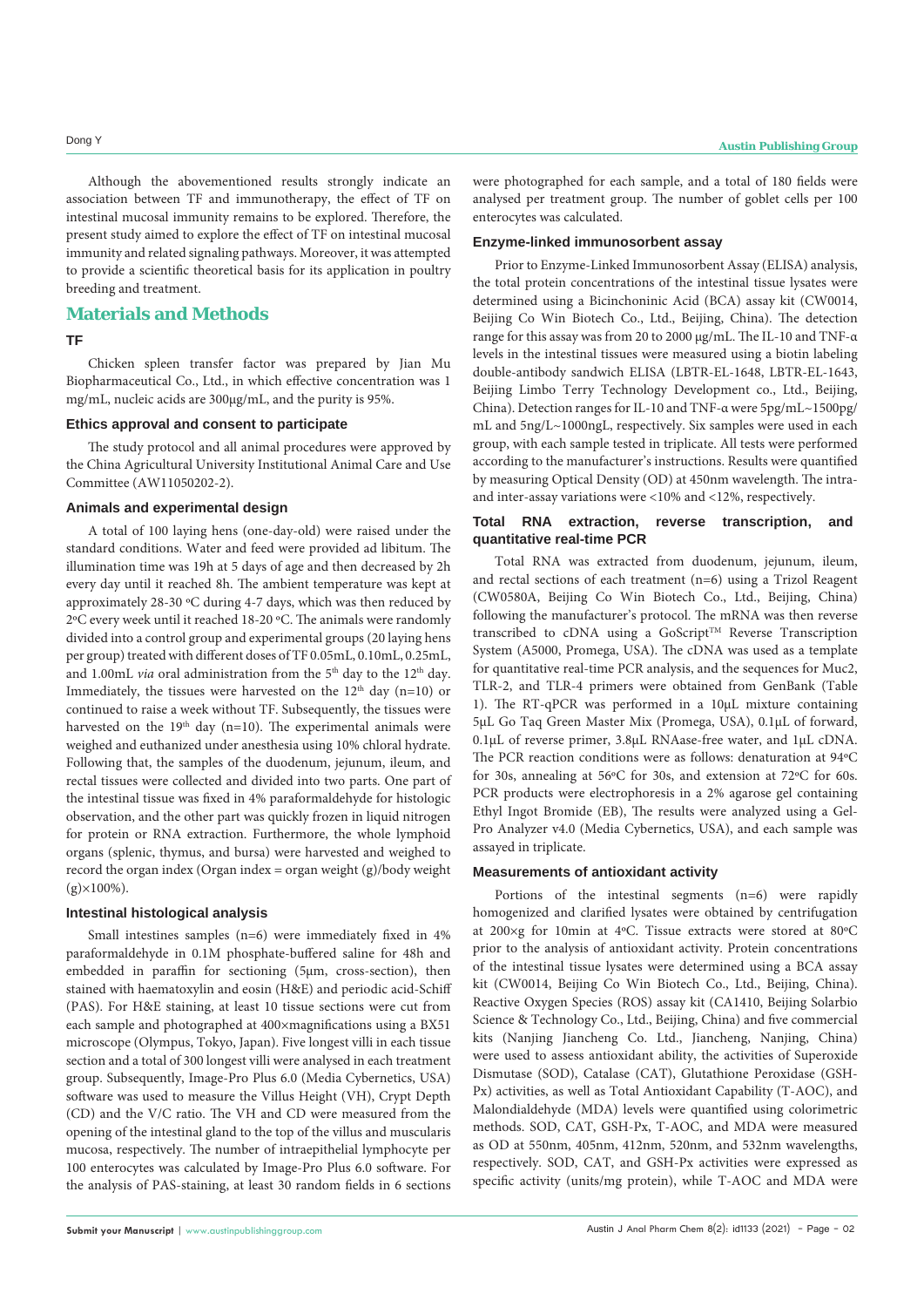|                  | Primer Sequences (5'-3')            | Accession no.  | <b>Product Size (bp)</b> | Tm $(°C)$ | Cycles |
|------------------|-------------------------------------|----------------|--------------------------|-----------|--------|
| Muc <sub>2</sub> | F: 5'-CTACTTCACCTTCAACCATTACAACG-3' | XM 421035.2    | 163                      | 56        | 29     |
|                  | R: 5'-TCATAGTCACCACCATCTTCTTCAG-3'  |                |                          |           |        |
| $TLR-2$          | F: 5'-AGGCACTTGAGATGGAGCAC-3'       | AB046533       | 287                      | 55        | 30     |
|                  | R: 5'-CCTGTTATGGGCCAGGTTTA-3'       |                |                          |           |        |
| TLR-4            | F: 5'-GGCTCAACCTCACGTTGGTA-3'       | NM 001030693.1 | 220                      | 56        | 30     |
|                  | R: 5'-AGTCCGTTCTGAAATGCCGT-3'       |                |                          |           |        |
| Gapdh            | F: 5'-ATCACAGCCACACAGAAGACG-3'      | NM 204305.1    | 124                      | 56        | 25     |
|                  | R: 5'-TGACTTTCCCCACAGCCTTA-3'       |                |                          |           |        |

**Note:** Sequences for primers of Muc2, TLR-2 and TLR-4 were obtained from Genbank and NCBI. For qRT-PCR reactions, 10µL mixtures were made by using 5μL GoTaq Green Master Mix (Promega, USA), 0.1µL of forward and 0.1µL of reverse primer, 3.8µL RNAase-free water and 1µL cDNA. The PCR conditions were available upon request. Results were analyzed using gel-pro Analyzer v4.0 (Media Cybernetics, USA). Each sample was assayed three times. **Abbreviations:** F: Forward; R: **Reward** 

expressed as units/mg protein and mmol/mg protein, respectively. Each sample was assayed three times. Intra- and inter-assay variations were determined to be <10%.

#### **Statistical analysis**

The data were analyzed in SPSS software (version 2.0) (SPSS Inc., USA) and represented as mean ± SD. One-way ANOVA was used to analyze the significance of differences between groups using LSD as the standard. Different lowercase letters represent significant differences between groups. p<0.05 was considered statistically significant.

# **Results and Discussion**

Peptides or proteins is a relatively new weapon against severe infections caused by multi-drug resistant bacteria. Currently, the Food and Drug Administration has approved nearly 380 peptides and proteins on the market, which will make up an even larger proportion of the market in the future [15]. The TF is a low molecular weight lymphocyte extract that can nonspecifically enhance the immune function of the recipient animals [8]. This study aimed to investigate the effects of different doses of TF on intestinal digestion, absorption function, and intestinal mucosal barrier in laying hens.

Although the oral administration of TF tends to an increase in the weight and the index of immune organs, there was no significant difference between experimental and control groups in this regard (Figure 1a-1c), this may be due to the short application time, or the effect of feed additives on the weight gain of laying hens is not obvious.

As an important part of the small intestine, the morphological changes of intestinal villi also directly affect the surface area of the intestinal villi, and then affect the ability of the body to absorb nutrients [16].

The ratio of villus height to crypt depth represents the absorption capacity of small intestine [17-19]. The results showed that after treatment with different doses of TF for a week, the VH and V/C from the duodenum to ileum sections increased significantly, especially in the TF-0.25mL and TF-1.00mL group, however, a significant decrease was observed in the CD (Figure 2b, 2d and 2f). After the treatment termination with TF for one week, the VH, CD, and V/C maintained the same trend in TF-0.25mL and TF-1.00mL groups (Figure





2c, 2e and 2g). It indicates that TF has an influence on intestinal mucosa morphology and improves intestinal mucosa digestion and absorption, which may be related to the active ingredient in TF. Studies have shown that antibacterial peptides can significantly increase the ratio of the jejunum and ileum VH/CD, jejunal CD, and ileal VH [5].

Fungus-derived macromolecules, including nucleotides, peptides, and glutamic acid can enhance the gut health in chickens, promote intestinal epithelial cell growth, and regulate immunity [20]. Furthermore, nucleotides can promote the development of intestinal cells in weaned rats, promote growth and maturation, and improve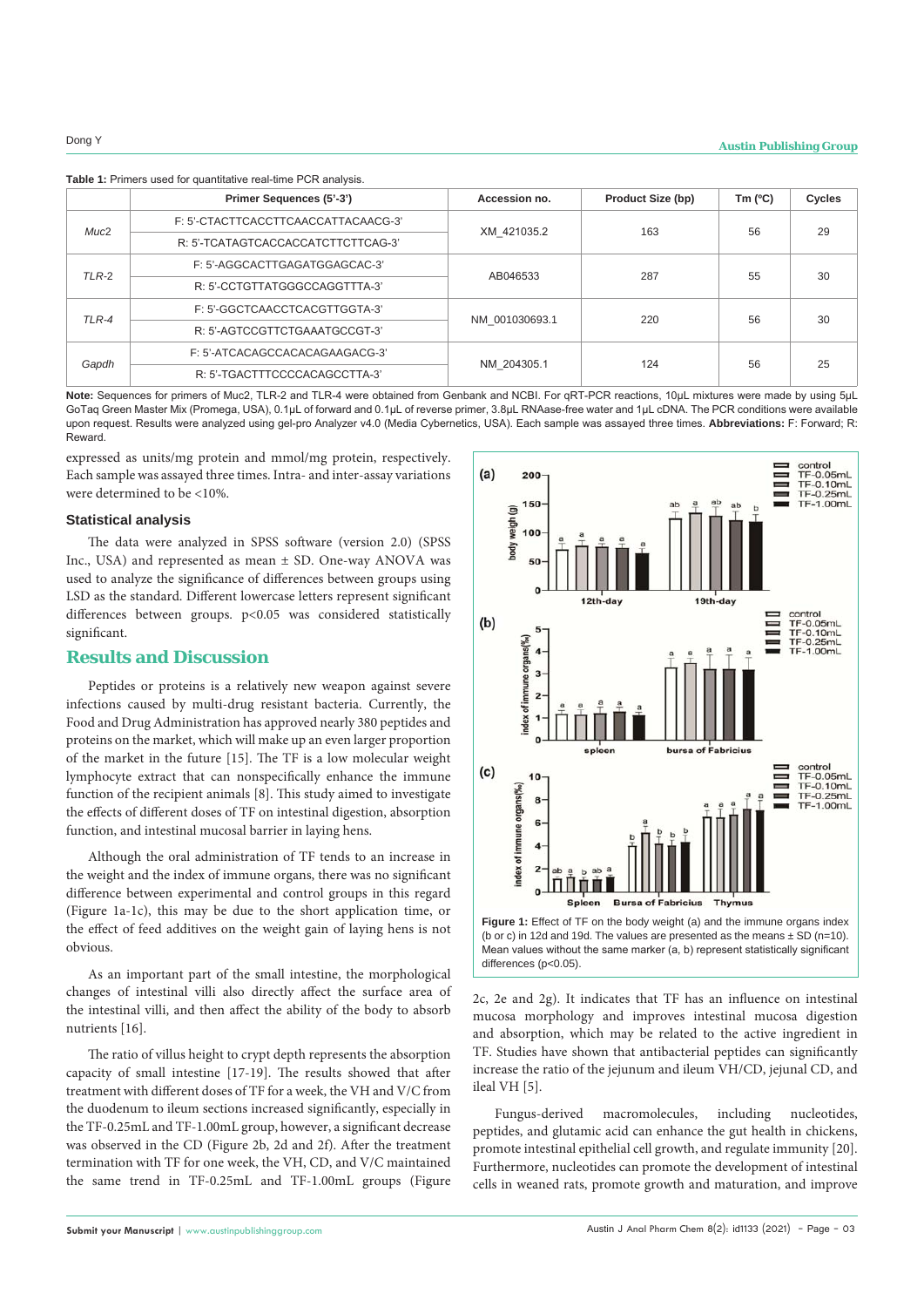

intestinal mucosal morphology [21]. Adding cecropin AD to the diet can stimulate the intestinal mucosa to produce more secretory immunoglobulin A, which can activate the body and local immune system to cope with the attack of *E. coli*, and subsequently improves piglet performance [5].

According to the above studies, it is found that TF can effectively improve the intestinal mucosal morphological structure. Additionally, the TF activates the immune system [22], accordingly, its effect on intestinal mucosal immunity is very worthy of discussion. The number of Intraepithelial Lymphocyte (IELs) was analyzed, and the contents of IL-10, as well as TNF-α, were detected by ELISA. The results showed that continuous administration of TF to laying hens one week could significantly increase the number of intraepithelial lymphocytes and IL-10 content in each intestinal segment, thereby reducing the TNF-α content significantly (Figure 3b, 3d and 3f). In addition, a treatment cessation for one week had a significant effect on laying hens (Figure 3c, 3e and 3g). A similar finding has been reported in healthy mice that were fed with low-fat egg yolk which improved immunity; moreover, the egg yolk low lipid peptic digests increased IL-10and IL-4 expression, as well as macrophage phagocytosis [23].



The use of fermented milk as food significantly enhances the production of IL-6 by intestinal epithelial cells and IgA, thereby improving the intestinal immune defense and increasing the host protection against pathologies [24]. Active peptides stimulate the up-regulation of immunity in healthy animals, and studies have shown that continuous feeding of three weeks of bioactive peptides in mice can effectively alleviate the pathological response to LPS. Furthermore, according to the results, bioactive peptides increased circulating anti-inflammatory factors IL-10 and IL-4 and inhibited TNF-α associated inflammatory responses [25].

Zhang et al. [26] designed a hybrid peptide effectively to prevent LPS-induced mucosal barrier damage and intestinal inflammation. The obtained results are consistent with the findings in this study. The TF improved the intestinal mucosal immune function with an increase in the number of IELs and content of IL-10, followed by a decrease in the content of TNF-α.

The number of goblet cells was analyzed by PAS staining, and the Muc2 expression was detected by the RT-PCR. The results showed that continuous or discontinuous feeding of TF for a week could significantly increase the number of goblet cells and up-regulate the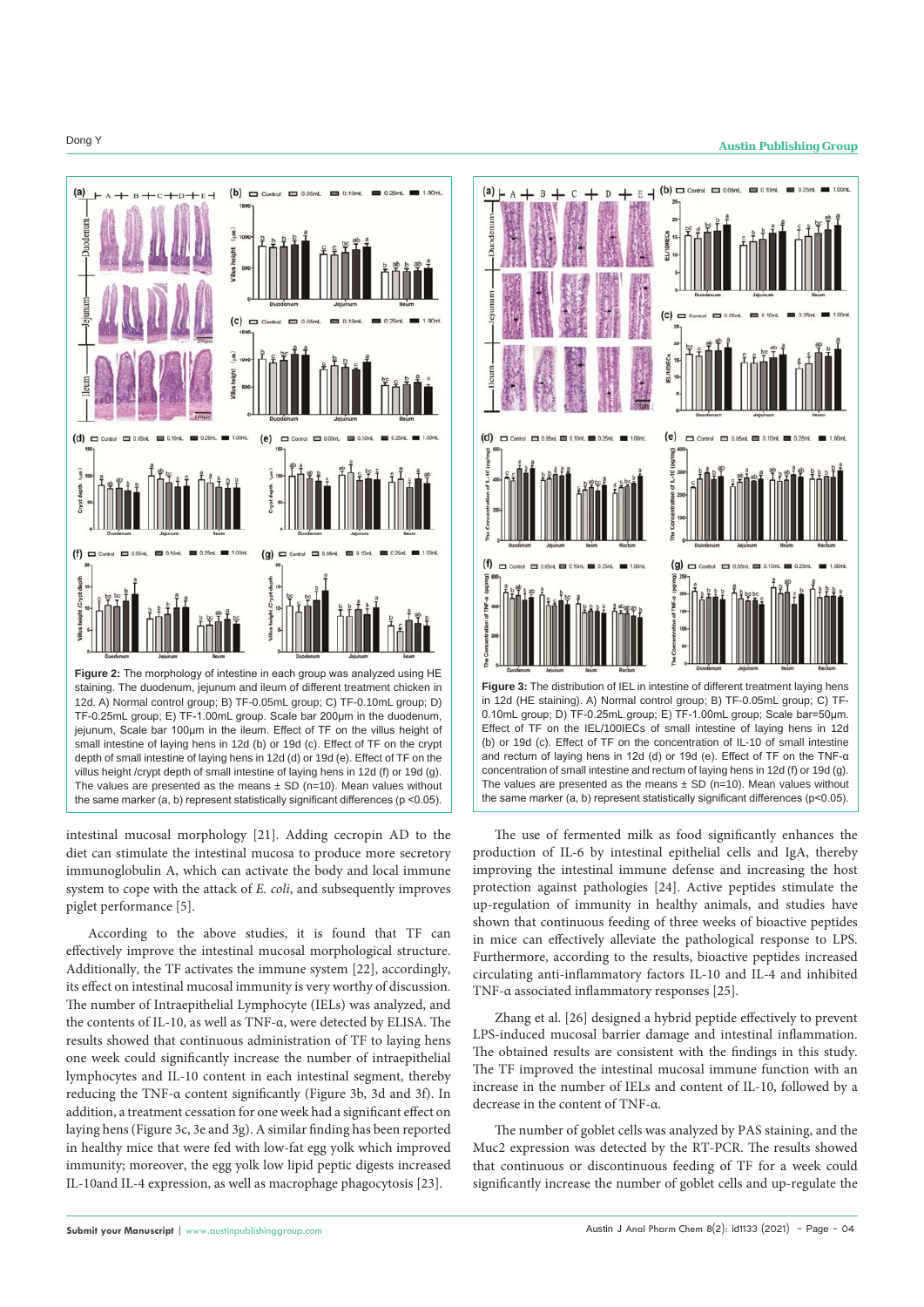

Bar=50um. Effect of TF on the GC/100IECs of small intestine of laying hens 12d (b) or 19d (c). Electrophoretogram and relative Muc2 mRNA expression level in small intestine and rectum in 12d (d) or 19d (e). The values are presented as the means  $\pm$  SD (n=10). Mean values without the same marker (a, b) represent statistically significant differences (p<0.05).



Studies have shown that the mouse Cathelin-Related Antimicrobial Peptide (mCRAMP) reversed the decrease of colonic mucus thickness in colitis through the upregulation the expression of mucin genes (MUC1, MUC2, MUC3 and MUC4) in colonic tissues [27].

Plaisancié et al. [27] demonstrated that the peptide β-CN (94-123) present in yoghurts enhanced the number of goblet cells, stimulated MUC2 and MUC4 gene expression, maintained and repaired the balance of the intestinal environment, and protected the intestine from the microbial damage of the intestinal cavity, which was in line with the results of the current study.

The findings obtained from the present study revealed that TF could effectively improve the intestinal IL-10 content. Moreover, one study found that IL-10 had a direct effect on goblet cells to regulate the synthesis and secretion of mucin. Similarly, a significantly decreased MUC2 production has been demonstrated in IL-10-deficient mice [28]. Therefore, it seems that the TF might cause pluripotent stem cells to differentiate from the goblet cells by the up-regulation of IL-10 to increase the number of goblet cells and the relative expression of the Muc2 gene.



According to a study conducted by Jensen, a variety of intestinal inflammatory diseases were associated with abnormally elevated levels of TLR-2 and TLR-4 [29]. However, studies have found that dietary NiCl2 reduced the expression of TLR2 (TLR2-2) and TLR4 mRNA in intestinal mucosa, damaged the innate immune system of intestinal mucosa, thereby influencing the intestinal homeostasis [5]. Accordingly, it is hypothesized that the decreased expression of TLR-2 and TLR-4 may cause intestinal mucosal damage, decrease cytokine secretion, and impair intestinal immune function. To explore the regulation role of TF in the intestinal mucosal immunity, the expression of toll like receptor (TLR-2 and TLR-4) was detected by the RT-PCR. The results of this study demonstrated that continuous administration of TF to laying hens increased the relative expression of TLR-2 and TLR-4 genes in the intestine, and the expression level remained elevated after one week of withdrawal (Figure 5a-5d). The above studies have shown that TF significantly increases intestinal IL-10 levels, and TLR2 signals promote a rapid induction and degrade the IL-10. However, the TLR4 stimulation of BMMs leads to higher levels of IL-10 production, which may be beneficial to inhibit inflammatory pathologies [30]. The IL-10 inhibits inflammationinduced Endoplasmic Reticulum (ER) stress response mechanisms by modulating ATF-6 transcriptional activity [31]. MyD88 is an adaptor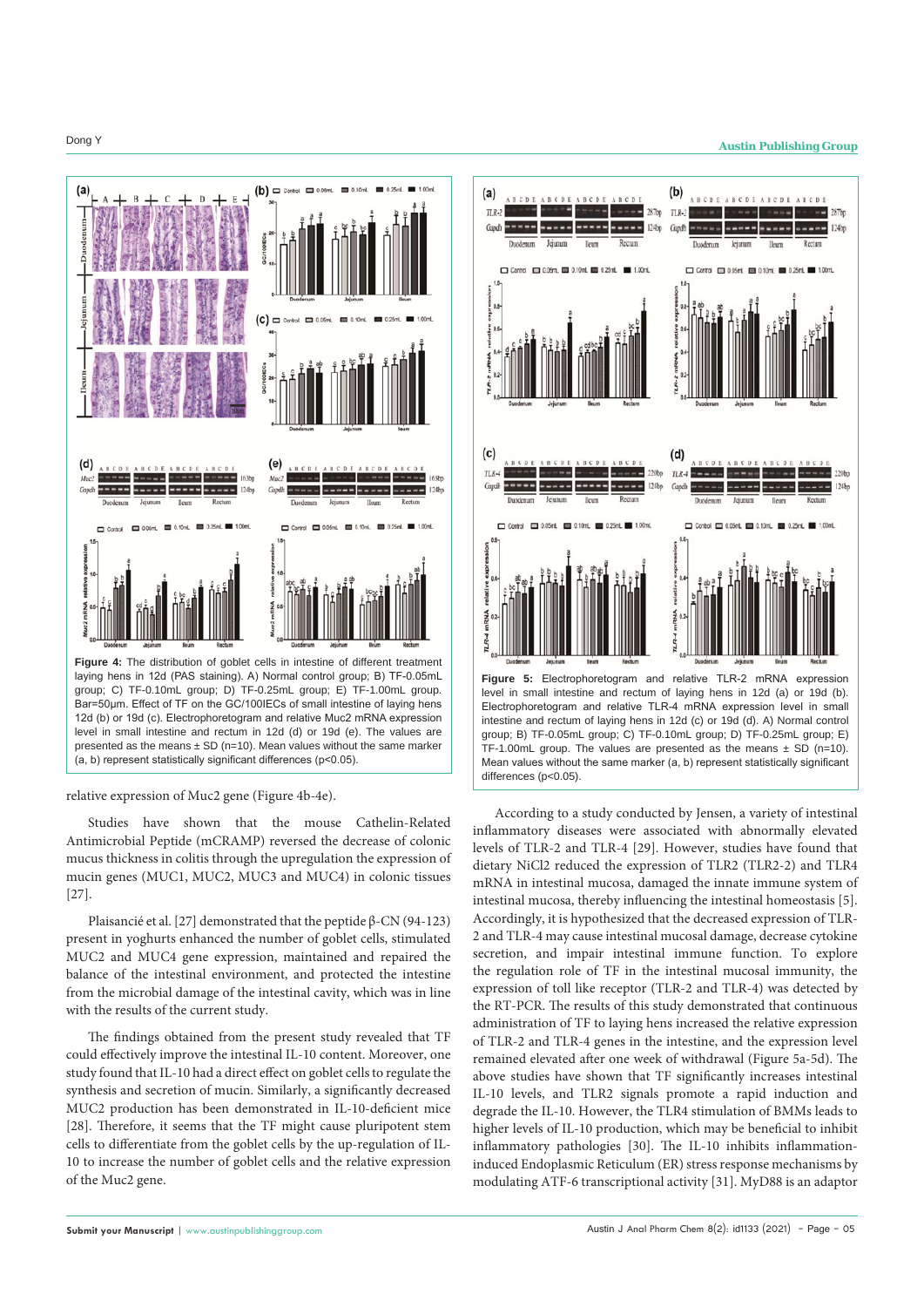

molecule in signal transduction by TLR [32]; moreover, MyD88 dependent TLR signal plays a critical role in host defense against an enteric bacterial pathogen.

Gibson et al. [33] and Frantz et al. [34] reported that the defect in epithelial barrier function in MyD88 mice may have reduced the expression of antimicrobial peptides, MUC2, and TLRs. This also indicates that TLRs are closely related to the production of MUC2. Consequently, it is hypothesized that the up-regulation of TLR expression may also be the cause of the up-regulation of Muc2 expression.

Although there are complex antioxidant systems in the body to maintain the body's oxidative balance, oxidative stress occurs when the production of reactive oxygen species exceeds the scavenging capacity of the antioxidant system [35]. Antioxidant enzymes (i.e., SOD, CAT, and GSH-PX), total antioxidant capacity of T-AOC, and lipid peroxidation products of MDA were detected to explore the effect of TF on the antioxidant function of the intestine. The results showed that continuous administration of TF to laying hens could significantly increase the various antioxidant enzymes SOD and CAT in each intestinal, as well as the total antioxidant capacity of T-AOC, which could significantly reduce the content of malondialdehyde MDA lipid peroxidation products (Figure 6a, 6c and 6e). After the treatment termination with TF, the effect of TF on intestinal

# **Dong Y Austin Publishing Group**



antioxidant function was weakened (Figure 6b, 6d and 6f).

differences (p<0.05).

Mean values without the same marker (a, b) represent statistically significant

Accordingly, it can be hypothesized that TF can significantly improve intestinal antioxidant capacity probably due to TF containing biologically active peptides or amino acids. In this regard, studies have shown that amino acids have protective effects against tissue oxidative stress in intestinal epithelial cells based on the structure [36]. Dietary supplementation of Sulfur Amino Acids (SAA) can improve the intestinal antioxidant capacity of weaned piglets [37]. Hong reported that wheat peptide could significantly attenuated the activities of superoxide dismutase and glutathione peroxidase induced by indomethacin, thereby increasing the activities of antioxidant enzymes in IEC-6 cells [38]. Toll-like Receptors (TLRs) induce inflammation and tissue repair through multiple signaling pathways [39]. The mounting evidence suggests that the Nrf2 pathway plays a key role in tissue damage caused by microbial infections or inflammation-related diseases; additionally, the TLR signaling regulated the Nrf2 signaling pathway [40]. The Nrf2 is a key transcription factor that mainly regulates cellular defenses against oxidative stress. It is combined with antioxidant-related components (ARE) to promote the production of related antioxidants [41]. This result is consistent with the findings in this study in which it was found that the oral administration of TF significantly increased the expression of intestinal TLR-2 and TLR-4.

Therefore, it is hypothesized that TF regulates the intestinal mucosal immune system by binding to TLR-2 or TLR-4 receptors, increases the number of intraepithelial lymphocytes and the content of anti-inflammatory factor IL-10 in the intestinal tract, decreases the content of inflammatory factor TNF-α. IL-10, promotes the differentiation of pluripotent stem cells into goblet cells to increase the number of goblet cells, up-regulates the relative expression of the Muc2 gene to improve intestinal mucus barrier, and activates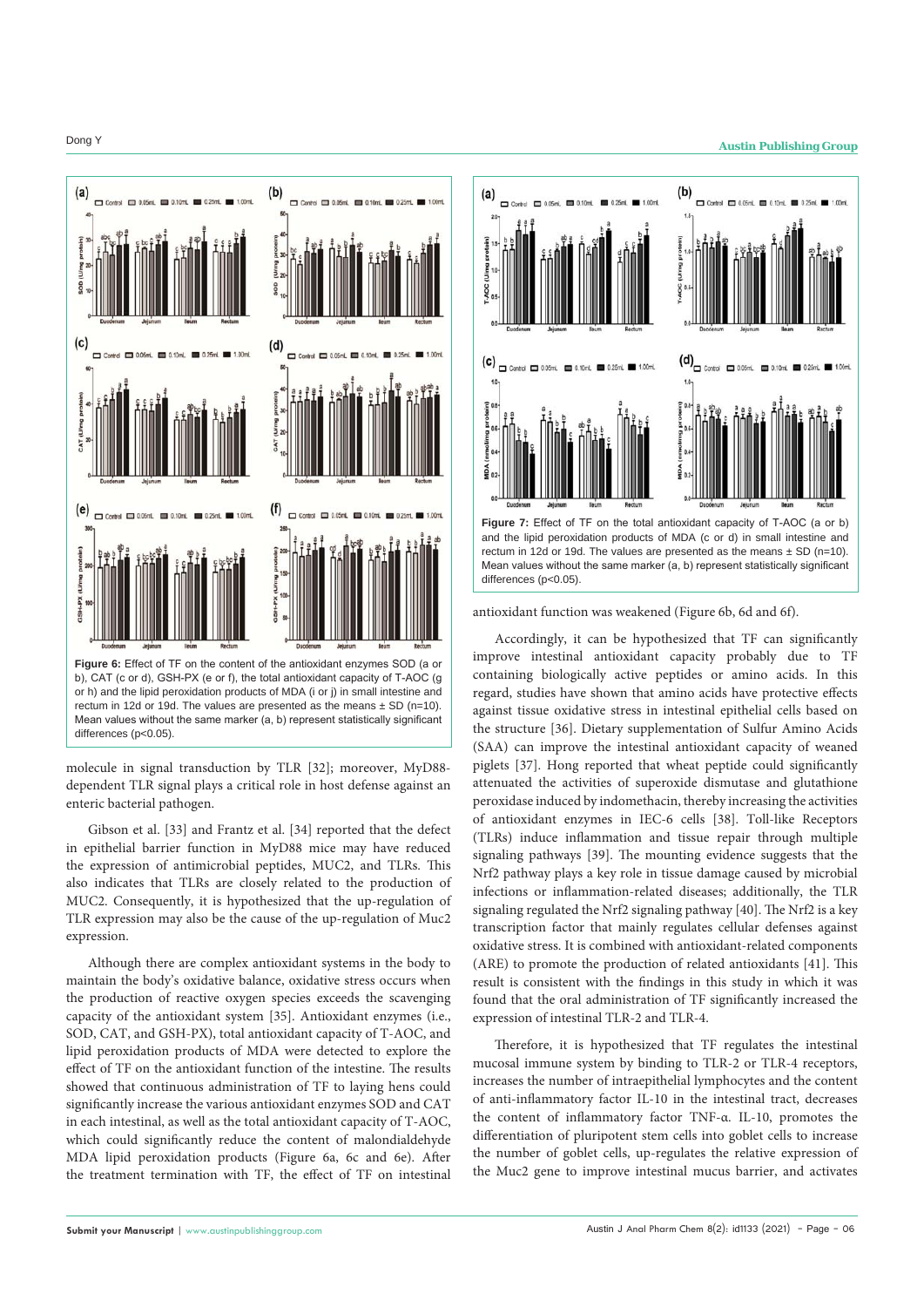the TLR signaling pathway to activate Nrf2 binding to ARE, which is a key element of antioxidant reaction to improve the antioxidant function of the body.

### **Conclusion**

In conclusion, high-dose (TF-1.00mL) of TF can be administered to laying hens for 7 consecutive days to improve the intestinal mucosa morphology and structure, enhance digestion and absorption functions, enhance the intestinal mucosal barrier immune function and antioxidant function, and up-regulate Muc2, TLR-2 and TLR-4 gene relative expression. The effect of TF on the intestinal mucosal barrier can be sustained after one week of drug withdrawal, but the effect has weakened. By exploring the effect of TF on intestinal mucosal immunity and related signaling pathways, it is helpful reveal the mechanism of TF to strengthen the intestinal mucosal immune barrier and to provide scientific theoretical basis for its application in poultry breeding and resistance pathogen infection.

#### **References**

- 1. [Antosova Z, Mackova M, Kral V, Macek T. Therapeutic application of peptides](https://pubmed.ncbi.nlm.nih.gov/19766335/)  [and proteins: parenteral forever? Trends Biotechnol. 2009; 27: 628-635.](https://pubmed.ncbi.nlm.nih.gov/19766335/)
- 2. [Singh S, et al. PEPstrMOD: structure prediction of peptides containing](https://biologydirect.biomedcentral.com/articles/10.1186/s13062-015-0103-4)  [natural, non-natural and modified residues. Biol Direct. 2015; 10: 73.](https://biologydirect.biomedcentral.com/articles/10.1186/s13062-015-0103-4)
- 3. [Erak M, et al. Peptide chemistry toolbox-Transforming natural peptides into](https://pubmed.ncbi.nlm.nih.gov/29395804/)  [peptide therapeutics. Bioorg Med Chem. 2018; 26: 2759-2765.](https://pubmed.ncbi.nlm.nih.gov/29395804/)
- 4. [Fjell CD, Hiss JA, Hancock REW, Schneider G. Designing antimicrobial](https://pubmed.ncbi.nlm.nih.gov/22173434/)  [peptides: form follows function. Nat Rev Drug Discov. 2011; 11: 37-51.](https://pubmed.ncbi.nlm.nih.gov/22173434/)
- 5. [Wu S, et al. Effects of the antimicrobial peptide cecropin AD on performance](https://pubmed.ncbi.nlm.nih.gov/22490448/)  [and intestinal health in weaned piglets challenged with Escherichia coli.](https://pubmed.ncbi.nlm.nih.gov/22490448/)  [Peptides. 2012; 35: 225-230.](https://pubmed.ncbi.nlm.nih.gov/22490448/)
- 6. [Fasina YO, Thanissery RR. Comparative efficacy of a yeast product and](https://pubmed.ncbi.nlm.nih.gov/21489956/)  [bacitracin methylene disalicylate in enhancing early growth and intestinal](https://pubmed.ncbi.nlm.nih.gov/21489956/)  [maturation in broiler chicks from breeder hens of different ages. Poult. Sci.](https://pubmed.ncbi.nlm.nih.gov/21489956/)  [2011; 90: 1067-1073.](https://pubmed.ncbi.nlm.nih.gov/21489956/)
- 7. [Superchi P, et al. Effects of dietary nucleotide supplementation on growth](https://pubmed.ncbi.nlm.nih.gov/22558960/)  [performance and hormonal and immune responses of piglets. Animal. 2012;](https://pubmed.ncbi.nlm.nih.gov/22558960/)  [6: 902-908.](https://pubmed.ncbi.nlm.nih.gov/22558960/)
- 8. [Dwyer JM. Transfer factor in the age of molecular biology: a review.](https://pubmed.ncbi.nlm.nih.gov/8993751/)  [Biotherapy. 1996; 9: 7-11.](https://pubmed.ncbi.nlm.nih.gov/8993751/)
- 9. [Viza D, et al. Transfer factor: an overlooked potential for the prevention and](https://pubmed.ncbi.nlm.nih.gov/23746171/)  [treatment of infectious diseases. Folia Biol \(Praha\). 2013; 59: 53-67.](https://pubmed.ncbi.nlm.nih.gov/23746171/)
- 10. [Willeford BV, Shapiro-Dunlap T, Willeford KO. Serum Derived Transfer](https://pubmed.ncbi.nlm.nih.gov/28639277/)  [Factor Stimulates the Innate Immune System to Improve Survival Traits in](https://pubmed.ncbi.nlm.nih.gov/28639277/)  [HighRisk Pathogen Scenarios. Drug Dev Res. 2017; 78\(5\): 189-195.](https://pubmed.ncbi.nlm.nih.gov/28639277/)
- 11. [Garritano CRO, Nubila FD, Couto RM, Fiorelli RKA, Aun LB. Use of transfer](https://clinmedjournals.org/articles/ijii/international-journal-of-immunology-and-immunotherapy-ijii-6-039.php?jid=ijii)  [factor in immunosuppressed surgical patients. Rev Col Bras Cir. 2017; 44:](https://clinmedjournals.org/articles/ijii/international-journal-of-immunology-and-immunotherapy-ijii-6-039.php?jid=ijii)  [452-456.](https://clinmedjournals.org/articles/ijii/international-journal-of-immunology-and-immunotherapy-ijii-6-039.php?jid=ijii)
- 12. [Pineda B, et al. Interstitial transfer factor as adjuvant immunotherapy for](https://pubmed.ncbi.nlm.nih.gov/16471320/)  [experimental glioma. J Exp Clin Cancer Res. 2005; 24: 575-583.](https://pubmed.ncbi.nlm.nih.gov/16471320/)
- 13. [Vera JG, Sánchez RC, Sandoval GF, Solano MO, Parra SE. Transfer factor](https://www.academia.edu/21568361/Transfer_factor_and_allergy)  [and allergy. Alergia. 2010; 57: 208-214.](https://www.academia.edu/21568361/Transfer_factor_and_allergy)
- 14. Kubašková TM, Mudroňová D, Velebný S, Hrčková G. The utilisation of human dialyzable leukocyte extract (IMMODIN) as adjuvant in albendazole therapy on mouse model of larval cestode infection: immunomodulatory and hepatoprotective effects. Int Immunopharmacol. 2018; 65: 148-158.
- 15. [Usmani SS, et al. THPdb: Database of FDA-approved peptide and protein](https://www.ncbi.nlm.nih.gov/pmc/articles/PMC5536290/)  [therapeutics. PLoS One. 2017; 12: e0181748.](https://www.ncbi.nlm.nih.gov/pmc/articles/PMC5536290/)
- 16. [Xing S, et al. Effects of alanyl-glutamine supplementation on the small](https://www.researchgate.net/publication/304669143_Effects_of_Alanyl-glutamine_Supplementation_on_the_Small_Intestinal_Mucosa_Barrier_in_Weaned_Piglets)

[intestinal mucosa barrier in weaned piglets. Asian-Australas J. Anim. Sci.](https://www.researchgate.net/publication/304669143_Effects_of_Alanyl-glutamine_Supplementation_on_the_Small_Intestinal_Mucosa_Barrier_in_Weaned_Piglets)  [2017; 30: 236-245.](https://www.researchgate.net/publication/304669143_Effects_of_Alanyl-glutamine_Supplementation_on_the_Small_Intestinal_Mucosa_Barrier_in_Weaned_Piglets)

- 17. [Li H, et al. Postnatal developmental changes of the small intestinal villus](https://www.cabdirect.org/cabdirect/abstract/20163325054)  [height, crypt depth and hexose transporter mrna expression in supplemental](https://www.cabdirect.org/cabdirect/abstract/20163325054)  [feeding and grazing goats. Small Ruminant Research. 2016; 141: 106-112.](https://www.cabdirect.org/cabdirect/abstract/20163325054)
- 18. [Montagne L, Pluske JR. Hampson DJ. A review of interactions between](https://www.researchgate.net/publication/46216067_A_review_of_interactions_between_dietary_fibre_and_the_intestinal_mucosa_and_their_consequences_on_digestive_health_in_young_non-ruminant_animals)  [dietary fibre the intestinal mucosa, and their consequences on digestive](https://www.researchgate.net/publication/46216067_A_review_of_interactions_between_dietary_fibre_and_the_intestinal_mucosa_and_their_consequences_on_digestive_health_in_young_non-ruminant_animals)  [health in young non-ruminant animals. Anim Feed Sci Technol. 2003; 108:](https://www.researchgate.net/publication/46216067_A_review_of_interactions_between_dietary_fibre_and_the_intestinal_mucosa_and_their_consequences_on_digestive_health_in_young_non-ruminant_animals)  [95-117.](https://www.researchgate.net/publication/46216067_A_review_of_interactions_between_dietary_fibre_and_the_intestinal_mucosa_and_their_consequences_on_digestive_health_in_young_non-ruminant_animals)
- 19. Pluske JR, et al. Maintenance of villus height and crypt depth, and enhancement of disaccharide digestion and monosaccharide absorption, in piglets fed on cows' whole milk after weaning. Br J Nutr. 1996; 76: 409–422.
- 20. [Yitbarek A, et al. Performance, histomorphology, and toll-like receptor,](https://pubmed.ncbi.nlm.nih.gov/23960112/)  [chemokine, and cytokine profile locally and systemically in broiler chickens](https://pubmed.ncbi.nlm.nih.gov/23960112/)  [fed diets supplemented with yeast-derived macromolecules. Poult. Sci. 2013;](https://pubmed.ncbi.nlm.nih.gov/23960112/)  [92: 2299-2231.](https://pubmed.ncbi.nlm.nih.gov/23960112/)
- 21. [Lee HJ. Protein Drug Oral Delivery: The Recent Progress. Arch Pharm Res.](https://pubmed.ncbi.nlm.nih.gov/12433186/)  [2002; 25: 572-584.](https://pubmed.ncbi.nlm.nih.gov/12433186/)
- 22. [Fabre RA, et al. Transfer factors as immunotherapy and supplement of](https://www.ncbi.nlm.nih.gov/pmc/articles/PMC1809022/)  [chemotherapy in experimental pulmonary tuberculosis. Clin Exp Immunol.](https://www.ncbi.nlm.nih.gov/pmc/articles/PMC1809022/)  [2004; 136: 215-223.](https://www.ncbi.nlm.nih.gov/pmc/articles/PMC1809022/)
- 23. [Nelson R, Katayama S, Mine Y, Duarte J, Matar C. Immunomodulating effects](https://www.researchgate.net/publication/233424089_Immunomodulatory_activity_accompanying_chicken_egg_yolk_immunoglobulin_Y)  [of egg yolk low lipid peptic digests in a murine model. Food Agr Immunol.](https://www.researchgate.net/publication/233424089_Immunomodulatory_activity_accompanying_chicken_egg_yolk_immunoglobulin_Y)  [2007; 18: 1-15.](https://www.researchgate.net/publication/233424089_Immunomodulatory_activity_accompanying_chicken_egg_yolk_immunoglobulin_Y)
- 24. [Vinderola G, Matar C, Palacios J, Perdigón G. Mucosal immunomodulation](https://europepmc.org/article/med/17184869)  [by the non-bacterial fraction of milk fermented by Lactobacillus helveticus](https://europepmc.org/article/med/17184869)  [R389. Int J Food Microbiol. 2007; 115: 180-186.](https://europepmc.org/article/med/17184869)
- 25. [Zhou J, et al. Immunomodulating effects of casein-derived peptides QEPVL](https://pubmed.ncbi.nlm.nih.gov/24983024/)  and QEPV on lymphocytes *in vitro* and *in vivo*[. Food Funct. 2014; 5: 2061-](https://pubmed.ncbi.nlm.nih.gov/24983024/) [2069.](https://pubmed.ncbi.nlm.nih.gov/24983024/)
- 26. [Zhang L, et al. A Novel Peptide Ameliorates LPS-Induced Intestinal](https://pubmed.ncbi.nlm.nih.gov/31443263/)  [Inflammation and Mucosal Barrier Damage](https://pubmed.ncbi.nlm.nih.gov/31443263/) *via* Its Antioxidant and [Antiendotoxin Effects. Int J Mol Sci. 2019; 20: 3974.](https://pubmed.ncbi.nlm.nih.gov/31443263/)
- 27. Plaisancié P, et al. Immunol A novel bioactive peptide from yoghurts modulates expression of the gel-forming MUC2 mucin as well as population of goblet cells and Paneth cells along the small intestine. J Nutr Biochem. 2013; 24: 213-221.
- 28. [Van der Sluis M, et al. Combined defects in epithelial and immunoregulatory](https://pubmed.ncbi.nlm.nih.gov/18427556/)  [factors exacerbate the pathogenesis of inflammation: mucin 2-interleukin](https://pubmed.ncbi.nlm.nih.gov/18427556/)  [10-deficient mice. Lab Invest. 2008; 88: 634-642.](https://pubmed.ncbi.nlm.nih.gov/18427556/)
- 29. [Frolova L, Drastich P, Rossmann P, Klimesova K, Tlaskalova-Hogenova H.](https://www.ncbi.nlm.nih.gov/pmc/articles/PMC2324181/)  [Expression of Toll-like receptor 2 \(TLR2\), TLR4, and CD14 in biopsy samples](https://www.ncbi.nlm.nih.gov/pmc/articles/PMC2324181/)  [of patients with inflammatory bowel diseases: upregulated expression](https://www.ncbi.nlm.nih.gov/pmc/articles/PMC2324181/)  [of TLR2 interminal ileum of patients with ulcerative colitis. J Histochem](https://www.ncbi.nlm.nih.gov/pmc/articles/PMC2324181/)  [Cytochem. 2008; 56: 267-274.](https://www.ncbi.nlm.nih.gov/pmc/articles/PMC2324181/)
- 30. [Teixeira-Coelho M, et al. Differential post-transcriptional regulation of IL-10](https://pubmed.ncbi.nlm.nih.gov/24227629/)  [by TLR2 and TLR4-activated macrophages. Eur J Immunol. 2014; 44: 856-](https://pubmed.ncbi.nlm.nih.gov/24227629/) [866.](https://pubmed.ncbi.nlm.nih.gov/24227629/)
- 31. Shkoda A, et al. Interleukin-10 blocked endoplasmic reticulum stress in intestinal epithelial cells: impact on chronic inflammation. Gastroenterology. 2007; 132: 190-207.
- 32. [Medzhitov R, et al. MyD88 is an adaptor protein in the hToll/IL-1 receptor](https://pubmed.ncbi.nlm.nih.gov/9734363/)  [family signaling pathways. Mol Cell. 1998; 2: 253-258.](https://pubmed.ncbi.nlm.nih.gov/9734363/)
- 33. [Gibson DL, et al. MyD88 signalling plays a critical role in host defence by](https://pubmed.ncbi.nlm.nih.gov/17979981/#:~:text=rodentium%2Dinduced colitis-,MyD88 signalling plays a critical role in host defence by,Cell Microbiol.)  [controlling pathogen burden and promoting epithelial cell homeostasis during](https://pubmed.ncbi.nlm.nih.gov/17979981/#:~:text=rodentium%2Dinduced colitis-,MyD88 signalling plays a critical role in host defence by,Cell Microbiol.)  [Citrobacter rodentium-induced colitis. Cell Microbiol. 2008; 10: 618-631.](https://pubmed.ncbi.nlm.nih.gov/17979981/#:~:text=rodentium%2Dinduced colitis-,MyD88 signalling plays a critical role in host defence by,Cell Microbiol.)
- 34. [Frantz AL, et al. Targeted deletion of MyD88 in intestinal epithelial cells results](https://pubmed.ncbi.nlm.nih.gov/22491177/)  [in compromised antibacterial immunity associated with downregulation of](https://pubmed.ncbi.nlm.nih.gov/22491177/)  [polymeric immunoglobulin receptor, mucin-2, and antibacterial peptides.](https://pubmed.ncbi.nlm.nih.gov/22491177/)  [Mucosal Immunol. 2012; 5: 501-512.](https://pubmed.ncbi.nlm.nih.gov/22491177/)
- 35. [Burton GJ, Jauniaux E. Oxidative stress. Best Pract Res Cl Ob. 2011; 25:](https://pubmed.ncbi.nlm.nih.gov/21130690/)